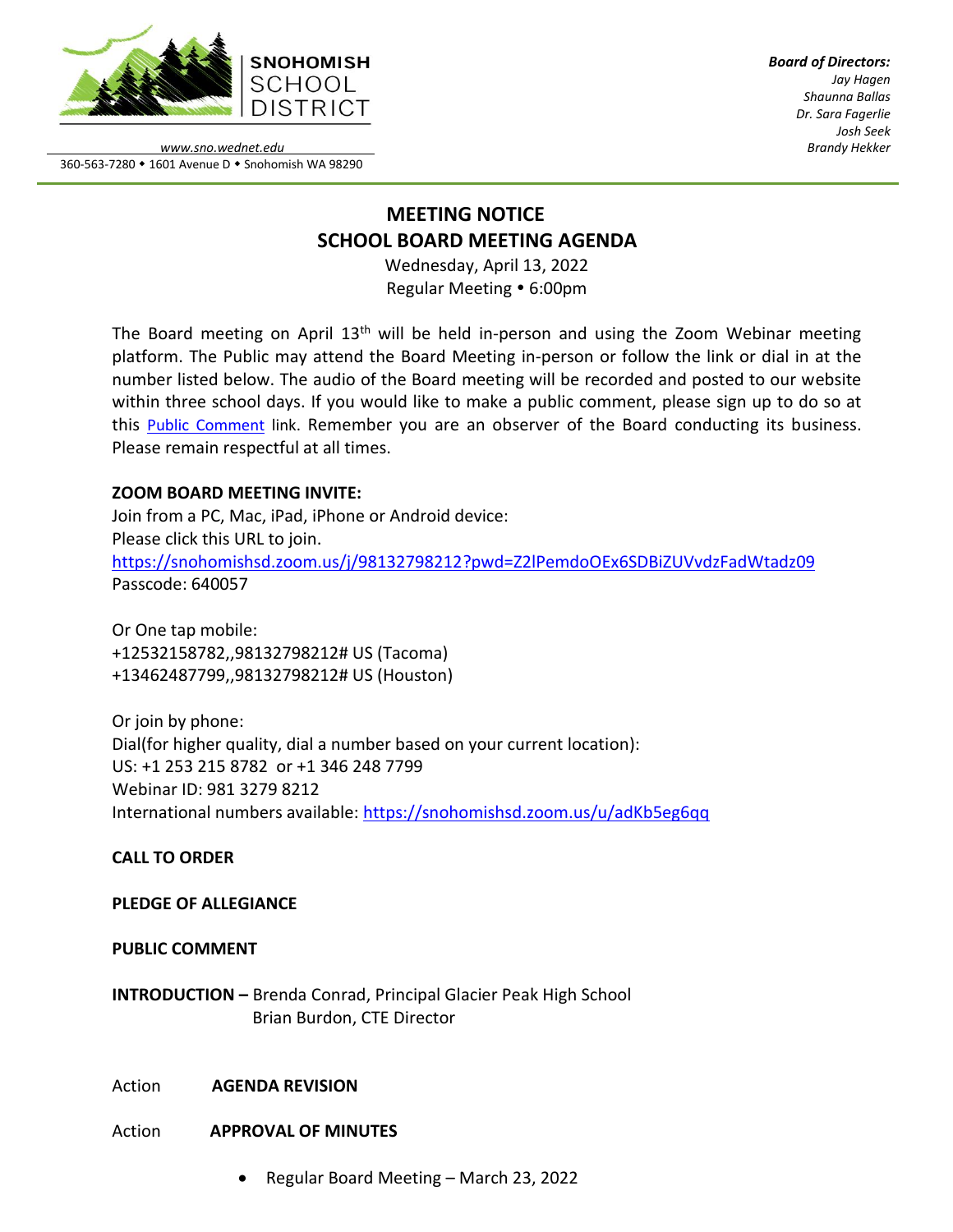#### Action **CONSENT AGENDA**

(a) Request Approval of Warrant Issue March 16-31, 2022:

| General Fund                       | \$11,335,142.92 |
|------------------------------------|-----------------|
| Capital Projects Fund              | 190,478.61      |
| Private Purpose Trust              | 0.00            |
| <b>Associated Student Body</b>     | 48,424.92       |
| <b>Transportation Vehicle Fund</b> | 0.00            |
| Cost to District All Funds         | \$11,574,046.45 |

- (b) Request Approval of the Personnel Report
- (c) Request Approval for the GPHS/SHS Robotics Team to Travel to Houston, TX on April 19-25, 2022, for the First Worlds Robotic Championships
- (d) Request Approval for the Glacier Peak Debate Team to Travel to Louisville, KY on June 10-17, 2022, for the NSDA Debate Nationals
- (e) Request Approval for the Glacier Peak Student Media Class to Travel to Dallas, TX on June 25-30, 2022, for the Summer Yearbook Workshop

#### **OLD BUSINESS**

- Information (a) Mascot Name Change Update
- Action (b) Request Approval of Revised Policy 6970 (Previously Policy 9114) Naming Schools, Facilities, Teams and Use of School Mascots, Images, or Logos (Second Consideration)
- Information (c) Asset Preservation Program Report
- Action (d) Request Approval to Participate in the National Vaping Lawsuit
- Information (e) Student Voice Discussion

#### **NEW BUSINESS**

- Action (a) Request Approval to Sell Land to Washington State Department of Transportation for a Right of Way in the Amount of \$500
- Information (b) Capital Projects Update

Information **SUPERINTENDENT'S REPORT**

#### Information **SCHOOL BOARD COMMENTS**